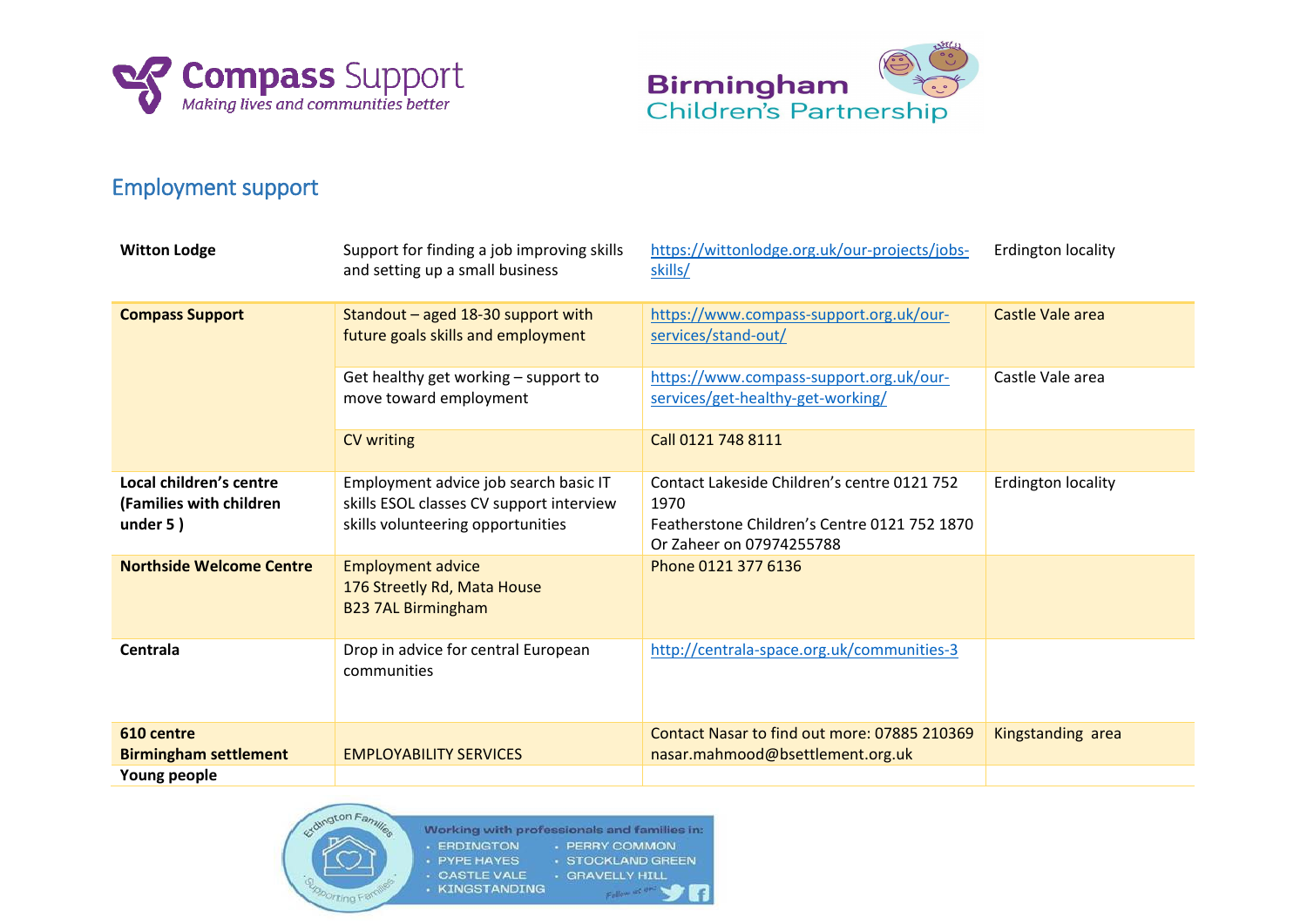



| The B.R.I.D.G.E. team                           | Support to young people and adults aged<br>14-30 to develop independence including<br>employment support                                                  | https://www.localofferbirmingham.co.uk/wp-<br>content/uploads/2021/12/PFA-B.R.I.D.G.E-<br>Team.pdf       | City wide |  |  |
|-------------------------------------------------|-----------------------------------------------------------------------------------------------------------------------------------------------------------|----------------------------------------------------------------------------------------------------------|-----------|--|--|
| <b>Prince's Trust</b>                           | Support to young people not in education<br>or employment                                                                                                 | https://www.princes-trust.org.uk/about-the-<br>trust/where-we-work/central-<br>england/birmingham-centre | City wide |  |  |
| <b>Birmingham Careers service</b>               | <b>Birmingham Careers Service provides</b><br>careers guidance and support to young<br>people aged up to 19 (up to 25 for those<br>with additional needs) | https://www.birminghamcareersservice.co.uk/                                                              | City wide |  |  |
| <b>Disabled people</b>                          |                                                                                                                                                           |                                                                                                          |           |  |  |
| <b>Sense</b>                                    | <b>Employment support service for blind</b><br>and partially sighted                                                                                      | 07976 549065 https://www.sense.org.uk                                                                    | City wide |  |  |
| <b>BID</b>                                      | Employment support for those over 25<br>not in education employment or training                                                                           | Email: employment@bid.org.uk<br>Mobile: 07702 532824                                                     | City wide |  |  |
| <b>The Disability</b><br><b>Resource Centre</b> | Works with disabled people, and<br>those with long-term health<br>conditions, to get them back into<br>work                                               | https://www.disability.co.uk/                                                                            | City wide |  |  |